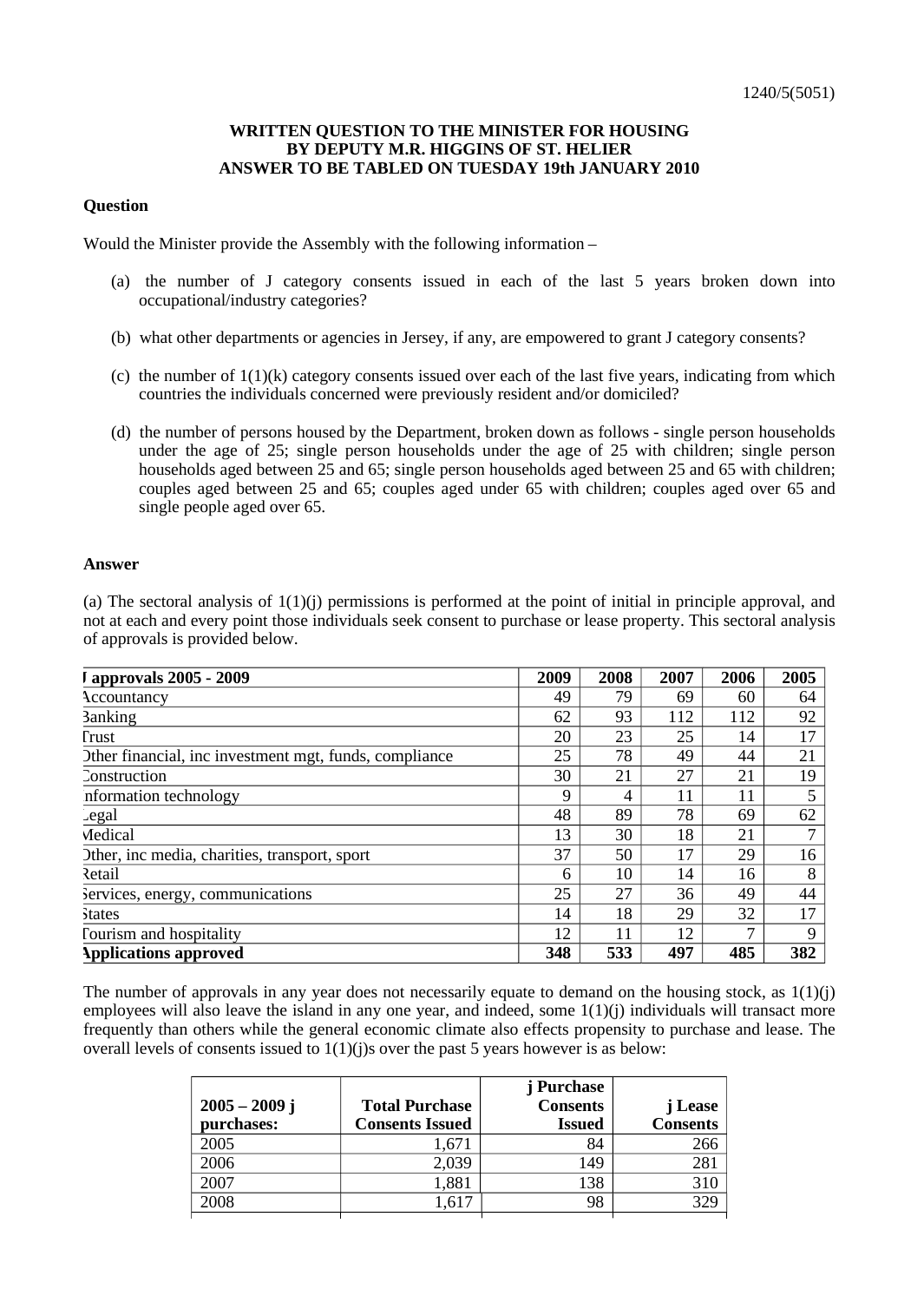| $\vert 2009(Q1 - Q3) \vert$ | 1,016 | 38 | 284 |
|-----------------------------|-------|----|-----|
|-----------------------------|-------|----|-----|

| I employment by sector               | <b>Jun 2009</b> | <b>Dec 2008</b> | Dec 2007     | <b>Dec 2006</b> | Dec 2005 |
|--------------------------------------|-----------------|-----------------|--------------|-----------------|----------|
| <b>Agriculture and Fisheries</b>     | $^{+}$          | $^{+}$          | $\mathrm{+}$ | $^{+}$          | $^+$     |
| Manufacturing                        | 20              | 20              | 10           | 20              | 10       |
| Construction and Quarrying           | 40              | 30              | 30           | 30              | 20       |
| Electricity, Gas and Water           | $^{+}$          | $\overline{+}$  | $+$          | $+$             | $\, +$   |
| <b>Wholesale and Retail Trades</b>   | 60              | 60              | 50           | 50              | 40       |
| Hotels , Bars, Restaurants           | 20              | 30              | 30           | 20              | 20       |
| Fransport, Storage, and              | 40              | 40              | 40           | 30              | 30       |
| <b>Communications</b>                |                 |                 |              |                 |          |
| Computer and related activities      | 10              | 10              | 10           | 20              | 10       |
| Financial and Legal Activities       | 740             | 740             | 640          | 590             | 460      |
| Miscellaneous Business Activities    | 40              | 40              | 40           | 30              | 20       |
| Education, Health and other services | 140             | 140             | 130          | 110             | 110      |
| Total private sector "j" employees   | 1,120           | 1,120           | 1,000        | 900             | 740      |
| Total private sector employees       | 49,500          | 46,910          | 46,360       | 45,020          | 43,850   |
| Public sector j employees            | 641             | 660             | 832          | 710             | n/a      |

An analysis of j category employment is also provided below, reflecting the demand various industries place on the overall housing stock in relation to their needs for  $1(1)(i)$  employees.

+ means a non-zero number less than 5.

(b) Only the Housing Minister can grant any consent under the Housing (Jersey) Law, 1949. The consents being processed by the Population Office on behalf of the Minister.

Notwithstanding that, the Minister permits the Health and Social Services and Education, Sport and Culture Departments to determine which individuals are of a skill requiring such consent. This permission extends to professions allied to medicine and teaching staff only, and reflects the need to support these Departments in their recruitment of key workers. This arrangement also sees these Departments as best placed to determine which individuals have the appropriate skills, and this in turn reduces red tape. Even in these cases however, all consents to actually purchase or lease property are issued by the Population Office on behalf of the Minister, and therefore the Minister retains authority over every consent application should he so wish to exercise it.

(c) The statistics maintained are designed to give an indication of *additional* demand for housing presented by  $1(1)(k)$ s - as opposed to counting churn in the market whereby existing  $1(1)(k)$  residents sell one property and purchase another (which can occur with some frequency depending on the economic climate and individual behaviour).

As such, the below is an analysis of "first time" consents issued to  $1(1)(k)s$ , i.e. the first consent they receiving in Jersey having come to the Island to take up residence.

|      | $1(1)(k)$ "First Time" consents approved |
|------|------------------------------------------|
| 2004 |                                          |
| 2005 |                                          |
| 2006 |                                          |
| 2007 | 10                                       |
| 2008 |                                          |
| 2009 |                                          |

In addition, and to reflect overall activity, in principal approvals for 1(1)(k) consent are detailed below.

| K applications $2007 - 2009$ | 2009 | 2008                          | 2007 | 2006 | 2005 |
|------------------------------|------|-------------------------------|------|------|------|
| <b>Total Approvals</b>       |      | $\overline{\phantom{a}}$<br>∸ | ∸    |      |      |
| Refusals                     |      |                               |      |      |      |

It is important to note that the number of approvals in any year does not necessarily equate to demand on the